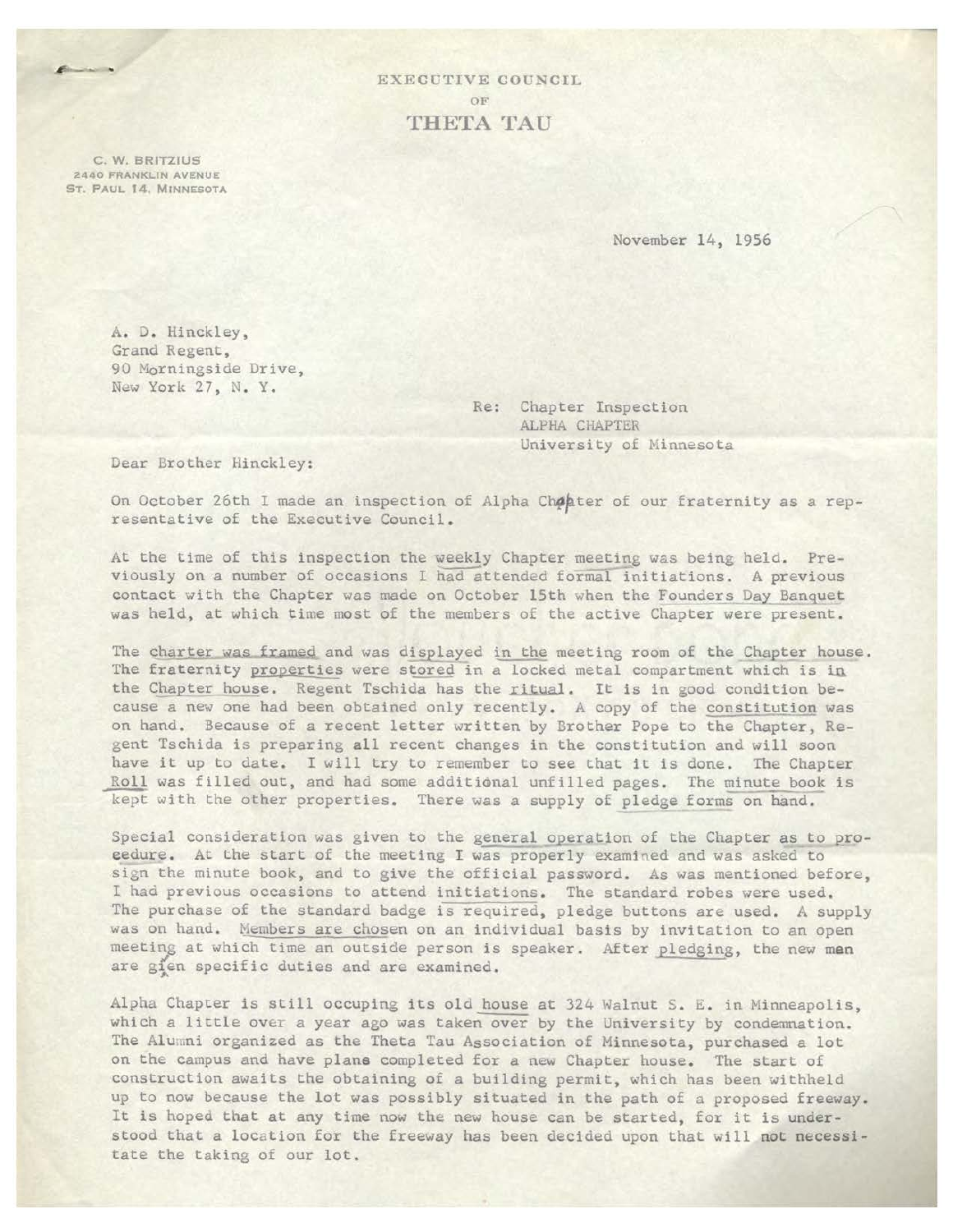The scholastic standing of the Chapter is fairly good. The members have a point ratio of 1.6333. The average for the Institute of Technology is 1.30. Men belonging to Honorary Fraternities are as follows:

| James Foley      | Eta Kappa No       |
|------------------|--------------------|
| James Milner     | Sigma Gamma Tau    |
| Hotten A. Elleby | Chi Epsilon        |
| Frank Massey     | (Tau Beta Pi       |
|                  | ( Pi Tau Sigma     |
|                  | ( Beta Gamma Sigma |

An analysis was made of the Treasurer's accounts. The Spring report showed that \$557 was owed by the actives and \$473 by the alumni. The condition has been improved so that the actives now owe \$311.65 and the alumni \$503.08. It must be said to the credit of the Chapter that the actives have prepaid \$579.14 and the alumni \$18.40. I will also endeavor to keep in touch with the Chapter's financial condition to see if I can help improve it.

The Chapter was reminded of the beneficial aspects of carrying on a professional program. Such a program is carried on with varying emphasis. After the Chapter meeting which I attended, the speaker was Everett Taft, Bresident of the Engineering Union of the Minneapolis-Honeywell Company.

At the time of the inspedtion, the total number of initiates to date was 462. There are presently 25 actives and one pledge. The next initiation will be held in January. There is one member, Dick Catura, who has become inactive, apparently because of lack of interest. Another member, Fred Hallberg, is inactive because he transferred to philosophy. The present honorary members are Brothers Kersten, Lee, Eggers, Schroefper and Joseph. The honorary members take a varying degree of interest in the fraternity. Brother Kersten is the Chapter Advisor.

The initiation fee is \$37.50 which includes a badge and subscription to the GEAR. Town men pay \$11.00 dues divided as follows: \$5.50 for Chapter, \$2.00 for social, and \$3 . 50 for parlor. House men pay \$25.00 of which \$17 . 50 is for rent, \$5.50 for Chapter and \$2.00 for social.

The present enrollment of the Institute of Technology at the University of Minnesota is about 3820, divided approximately as follows:

| Civil                                                  | 359 |  |  |  |  |
|--------------------------------------------------------|-----|--|--|--|--|
| Mechanical                                             | 920 |  |  |  |  |
| Electrical                                             | 968 |  |  |  |  |
| Aeronautical                                           | 358 |  |  |  |  |
| Chemical                                               | 320 |  |  |  |  |
| Mines                                                  | 191 |  |  |  |  |
| Agricultural<br>Architects,                            | 34  |  |  |  |  |
| Mathmatics,<br>Physics and                             |     |  |  |  |  |
| Miscellaneous accounts for the remainder of the total. |     |  |  |  |  |